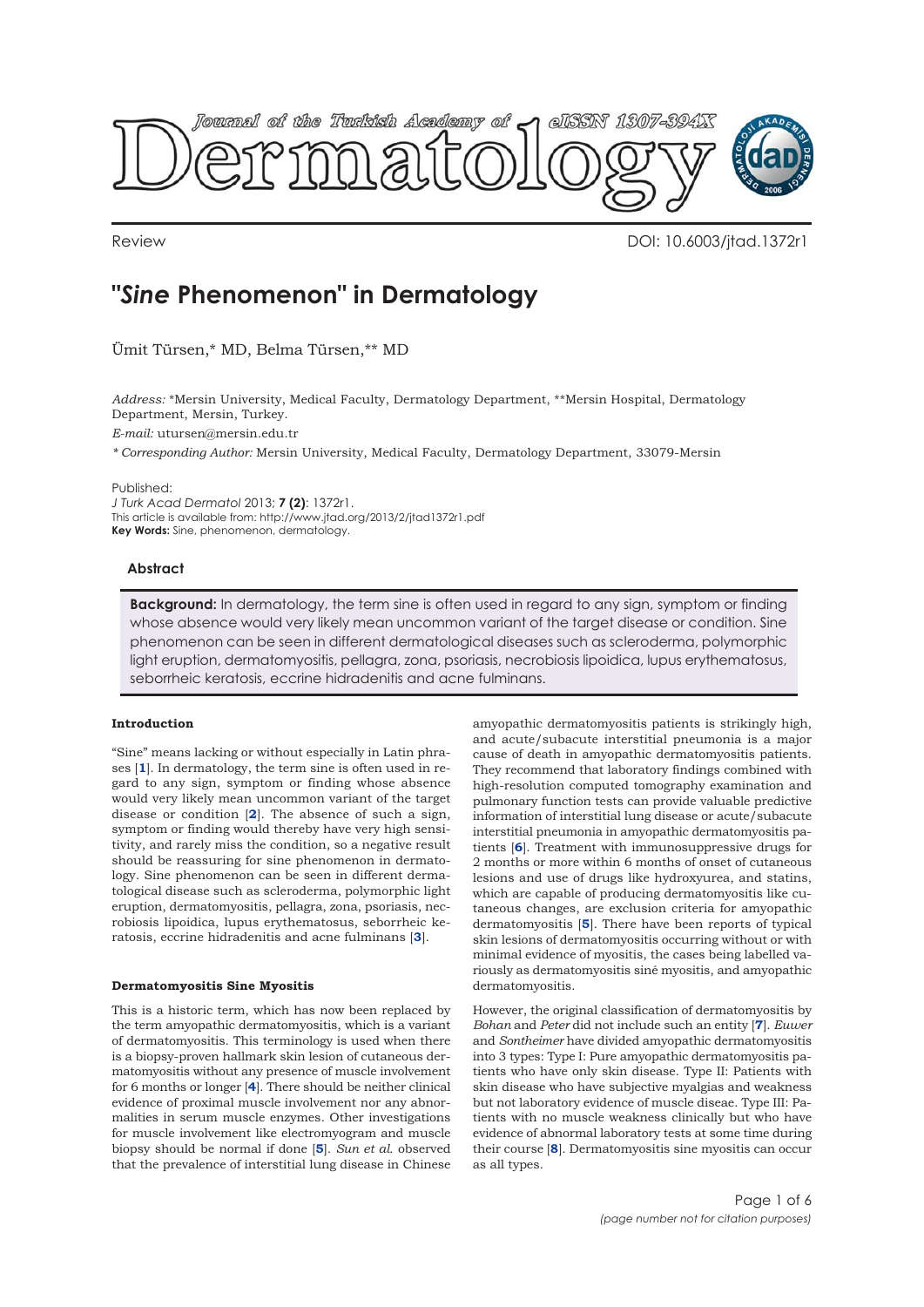#### **Systemic Sclerosis Sine Scleroderma**

Scleroderma or systemic sclerosis is characterized by the presence of thickening and induration of the skin. Major organ involvement as part of systemic sclerosis without the characteristic skin changes of scleroderma, defined as systemic sclerosis sine scleroderma, was first described in 1954. The terminology "systemic sclerosis sine scleroderma" refers to those patients of systemic sclerosis who do not show cutaneous features of systemic sclerosis but exhibit vascular (like *Raynaud*'s phenomenon), immunologic findings and internal organ involvement as seen in systemic sclerosis. These comprise of nearly 1% of all systemic sclerosis patients [**9**]. *Pauling et al*. observed a case of pulmonary artery hypertension as the presenting feature of systemic sclerosis sine scleroderma. They concluded this case highlights the importance of close monitoring of patients who present with Raynaud's phenomenon and a strongly positive nucleolar ANA pattern, for further organ involvement such as pulmonary artery hypertension that can now be effectively treated if detected early enough. In addition, the presence of abnormal nail-fold capillaries at presentation could be another indicator of future risk. A strong case can be made for such patients having annual pulmonary function tests and echocardiography to estimate pulmonary artery pressures as is currently recommended for patients with scleroderma [**10**]. *Korzets et al*. observed a case of scleroderma renal crisis (scleroderma renal crisis sine scleroderma sine hypertension) [**11**]. Systemic sclerosis sine scleroderma should be included in the spectrum of systemic sclerosis with limited cutaneous involvement and should not be considered a distinct or separate disorder.

## **Linear Melorheostotic Scleroderma with Hypertrichosis Sine Melorheostosis**

Linear melorheostotic scleroderma (LMS) is a condition, which is characterized by linear scleroderma like changes with cortical hyperostosis of the bones, exhibiting a dripping of burning candle-like appearance on radiography [**12, 13**]. However, the term LMS with hypertrichosis sine melorheostosis is used when the scleroderma like changes is seen with an increased growth of hair, but the characteristic bone changes are absent13. Melorheostosis is a rare sclerosing dysplasia wherein the affected bone demonstrates a cortical or endosteal hyperostosis, characterized roentgenographically. Since its original description in 1922 by *Leri* & *Joanny*, more than 250 cases have been reported. In 1936, *Dillehunt* & *Chuinard* described a case in which a lesion defined as "linear scleroderma" was associated with melorheostosis. In one study, scleroderma-like skin changes and melorheostosis were reported to coexist in approximately 5% of 131 cases. In 1972, proposing a more appropriate term "linear melorheostotic scleroderma", *Wagers et al*. described the clinical and histological features that distinguish the cutaneous changes of LMS from those of linear scleroderma [**14, 15**]. The pathogenesis of LMS is unknown. Wagers et al. proposed the possibility that the skin lesions were similar to the bone lesions in terms of the pathomechanism. As for its pathogenesis, inflammation and vascular abnormality have been proposed [**14**]. *Muller* & *Henderson* postulated that the sclerosing changes in the skin of LMS should be derived from a primary mesenchymal defect that occasionally spills over into the skeletal tissues. However, many others favour the notion

of a common developmental error both in the cutaneous and skeletal lesions. *Fimiani et al*. suggested the possibility that LMS is an integral part of a hamartoma that may affect one or more tissues, which was supported by the coexistence of hypertrichosis with LMS, as noted in the present case. Hypertrichosis in LMS lesions is infrequent, but has been reported in five cases. There are three possible explanations for LMS that are not accompanied by bone alteration. First, there may be a difference in the onset of the pathogenic changes between the skin and bone. In fact, in a few previous cases melorheostosis became evident only several years after the appearance of the skin lesion. Secondly, it is possible that some cases of LMS without melorheostosis have been diagnosed as linear scleroderma. Thirdly, available instruments may overlook slight bone alterations in the early stage of melorheostosis. Although bone scintigraphy is often available to detect slight bone alterations, the parents of the present patient refused further study. No prophylaxis or therapy is effective to prevent the progression of melorheostosis [**12, 13, 14, 15**].

# **Psoriatic Arthritis Sine Psoriasis**

This terminology refers to those patients who present with symptoms and signs of psoriatic arthritis but without any cutaneous psoriatic lesions, however, have a history of psoriasis in a first or second degree relative [**16, 17**]. In about 20% of patients with psoriatic arthritis the rheumatological manifestations precede the onset of the cutaneous lesions. If there is a family history of psoriasis these patients are diagnosed as having psoriatic arthritis sine psoriasis. In the past, they were also classified among patients with undifferentiated spondyloarthritis. The clinical spectrum of psoriatic arthritis sine psoriasis is wide and identified by dactylitis and/or distal interphalangeal arthritis, HLA-Cw6, and a family history of psoriasis. The Clasiffication of Psoriatic Arthritis (CAS-PAR) criteria of psoriatic arthritis include psoriatic arthritis sine psoriasis [**17**]. *Scarpa et al*. think that a subset of patients with psoriatic arthritis "sine psoriasis" is identified by the occurrence of a spondyloarthropathy with dactylitis and/or distal interphalangeal arthritis, presence of HLA-Cw6, and familial psoriasis in first or second-degree relatives [**16**].

#### **Polymorphic Light Eruption Sine Eruption**

Polymorphic light eruption sine eruption is a variant of polymorphic light eruption (PLE), which is characterized by an intense pruritus on the sun-exposed areas without the development of any cutaneous lesions. The pruritus usually develops by 45 minutes to a day, and subsides by 1 to 5 days. *Dower* and *Hawk* describe seven patients, four female and three male, who developed intense pruritus on sun-exposed skin without visible change. The clinical features resembled those of polymorphic light eruption without rash. Four patients also occasionally developed typical polymorphic light eruption upon sun exposure, but sun-induced pruritus alone occurred most frequently. No patient was taking any drug therapy. One patient developed similar pruritus following solar simulated irradiation, and one following PUVA therapy. All other laboratory investigations were negative. Treatment with low dose UVB phototherapy or PUVA therapy was effective. The condition, which they have called polymorphic light eruption sine eruptione (PLESE), appears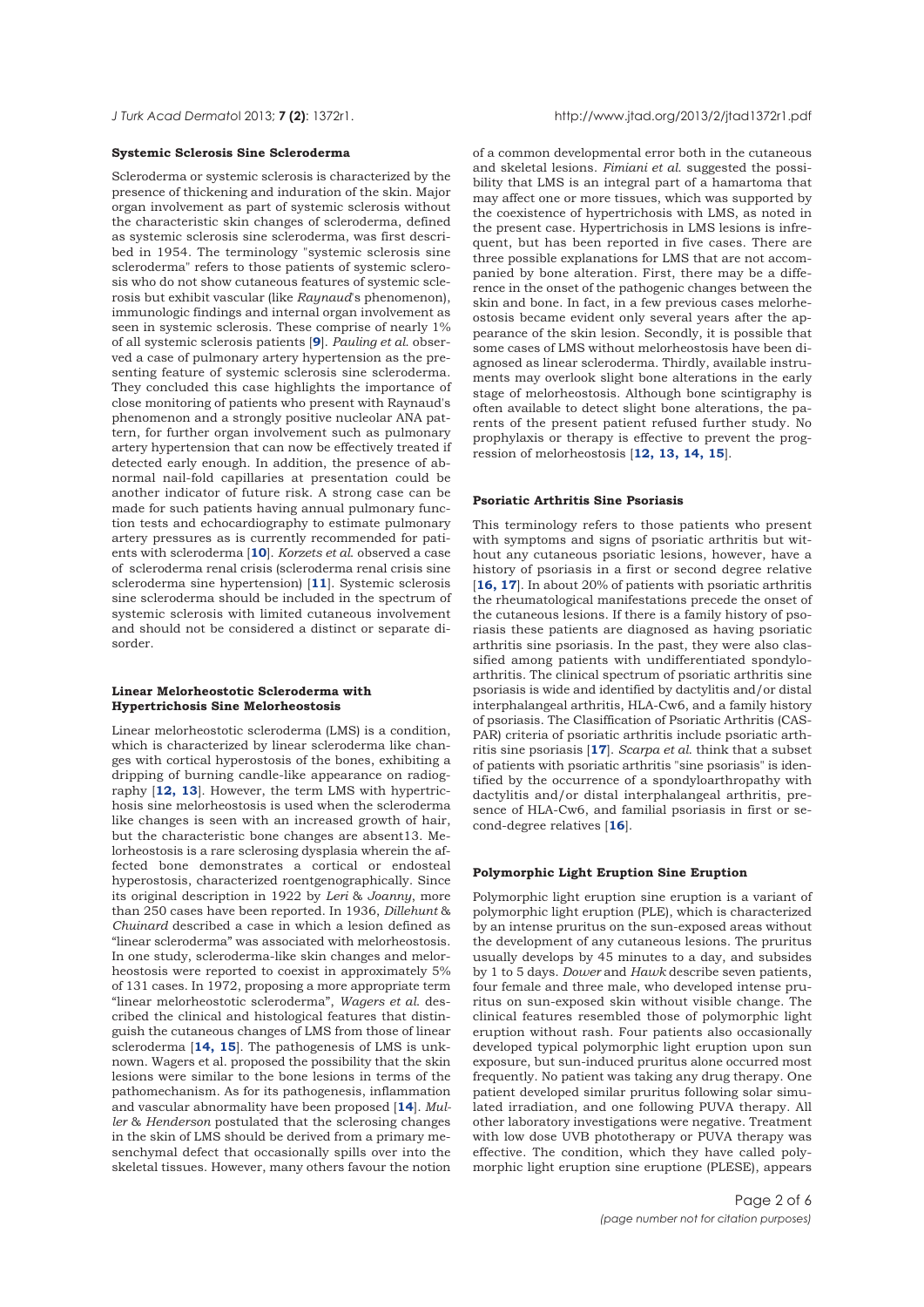to be a variant of polymorphic light eruption [**18, 19**]. Commens also showed a case of polymorphic light eruption sine eruptione and brachioradial pruritus [**19**].

## **Pellagra Sine Pellagra**

Pellagra sine pellagra refers to those patients who manifest clinical features of pellagra in the absence of the classical cutaneous photosensitive dermatosis like Casal's necklace, gauntlet of pellagra. This is seen in those patients of pellagra who do not go outdoors (thus avoiding photoexposure) and also among patients with riboflavin deficiency, rather than niacin deficiency [**20**]. *Ishii N et al*. showed that although patients with pellagra had presented with various mental, neurological and gastrointestinal symptoms, the diagnosis of pellagra had not been established clinically because, in the majority, there were no skin lesions. It is emphasised that whenever chronic alcoholics exhibit certain mental, neurological or gastrointestinal symptoms, one should strongly suspect pellagra sine pelle agra even in the absence of skin lesions [**21**].

#### **Zoster Sine Herpete (Syn:** *Zoster sine eruptione***)**

The term zoster sine herpete was coined by *Weber* in 1916 to describe herpes zoster without the classic rash. Herpes zoster is characterized by the occurrence of grouped vesicles on an erythematous base in a dermatomal pattern. The onset of the eruptions is preceded by sharp pain 2 - 4 days prior. However, in some patients, this pain is not followed by the occurrence of any cutaneous lesions. This is known as zoster sine herpete [**22, 23, 24**]. *Jaworsky* reported a case of metastatic transitional cell carcinoma mimicking zoster sine herpete. They concluded that dermatomic pain could occur with neural metastases as well [**22**]. *Vena* reported a case of zoster "almost"sine herpete: diagnostic utility of real time-polymerase chain reaction. This report describes the case of a female patient, presenting with intercostal pain associated with a single papulo-vesicular lesion localized within the same area [**24**]. *Yaguchi* reported a case of zoster sine herpete presenting with dysphagia diagnosed by polymerase chain reaction analysis of VZV DNA in auricular skin exudates [**25**]. *Hon C* et al. indicated a case of ophthalmic zoster sine herpete presenting as oculomotor palsy after marrow transplantation for acute myeloid leukemia [**26**]. Herpes zoster sine herpete can be also present as hyphema, trigeminal neuralgia, disciform keratitis, encephalomyelitis, facial palsy, uveitis, cranial and upper cervical nerves involvement, iridocyclitis, lateral sinus thrombosis, truncal sensory deficit, retinal periphlebitis and thoracic motor paralysis [**27, 28, 29, 30, 31, 32, 33, 34, 35, 36, 37, 38, 39**].

## **Malignant Acanthosis Nigricans Sine Malignancy**

Malignant acanthosis nigricans is very similar to acanthosis nigricans in clinical appearance, but is usually sudden in onset, progressive, darker and extensive. It also involves the mucosal surfaces and palms. Malignant acanthosis nigricans may occur simultaneously, precede or follow occurrence of an internal malignancy and subsides with removal of the malignancy. The term malignant acanthosis nigricans sine malignancy is used when the patient presents with malignant acanthosis nigricans

and extensive evaluation and investigations fail to reveal the presence of any malignancy [**40**].

## **Acne Fulminans Sine Fulminans**

Acne fulminans was first described in 1959 and it is a rare form of acne, characterized by an acute onset of cystic acne, which tends to rupture leading to ulcerations, along with systemic manifestations like fever, malaise, myalgia, nausea, polyarthropathy, anorexia and osteolytic lesions [**41, 42, 43**]. Acne fulminans sine fulminans is a variant, which presents with cutaneous lesions, similar to acne fulminans but with minimum or nil systemic features [**43**]. Response to traditional acne therapies is poor. It is characteristically of sudden onset, most common in adolescent males and although response to isotretinoin is poor, patients usually respond to oral corticosteroids [**44**]. In a number of cases a familial association has been described. The aetiology of acne fulminans is not clearly established. In view of the familial associations, genetic susceptibility is likely. There is evidence of an altered immunological reaction to Propionibacterium acnes in some patients, with previous demonstration of both type III and IV hypersensitivity to this organism. Another theory is that altered neutrophil function may result in severe acne flares. P. acnes destruction is thought to result in mediator release, inducing neutrophil chemotaxis, which may be responsible for the early flares seen on treatment with isotretinoin [**45, 46**]. *Thomson et al*. feel that it is important to identify patients of the acne fulminans 'sine fulminans' group so that modifications in treatment may be implemented [**43**]. These patients all showed a poor response to isotretinoin therapy, with resultant acne flare even at a modest dose. All patients developed scarring as a result of their acne lesions and the emphasis should therefore be on prevention of the severe flare. As has previously been identified, macrocomedones are a cause of flares in acne treated with isotretinoin. All but one of these patients had multiple macrocomedones and it is important that all acne patients are examined for these and treated with gentle cautery if necessary, allowing areas to heal (1– 2 weeks) prior to commencing isotretinoin. In patients with macrocomedones, low dose isotretinoin  $\leq 0.2$  mg /kg/day) should be used. In patients who flare on low dose, the isotretinoin should be reduced further or stopped and the addition of a reducing dose of corticosteroids (0.5–1.0 mg/kg/day) should be considered. Patients who already show an acne fulminans 'sine fulminans' picture, should be treated in a similar fashion, with macrocomedones treated initially if present. Patients receiving isotretinoin should have this stopped or reduced to 0.2 mg/kg/day until the worst of the ulcerative fulminans lesions have resolved. Prednisolone should be given at a dose of 0.5–1.0 mg/kg/day with duration according to disease severity. This should be reduced gradually over weeks or months according to patient response, increasing the dose or reinstating prednisolone if disease flares occur. Patients not having received prior isotretinoin can be started on a low dose of this after 2 weeks treatment with prednisolone. Long-term low dose isotretinoin is frequently required, sometimes up to 2 years if necessary. In summary, authors have classified a group of patients with severe acne of sudden onset, as having acne fulminans 'sine fulminans' [**41, 42, 43, 44, 45, 46, 47, 48**]. Severity of disease is similar to that seen in acne fulminans but with no systemic features. This group sho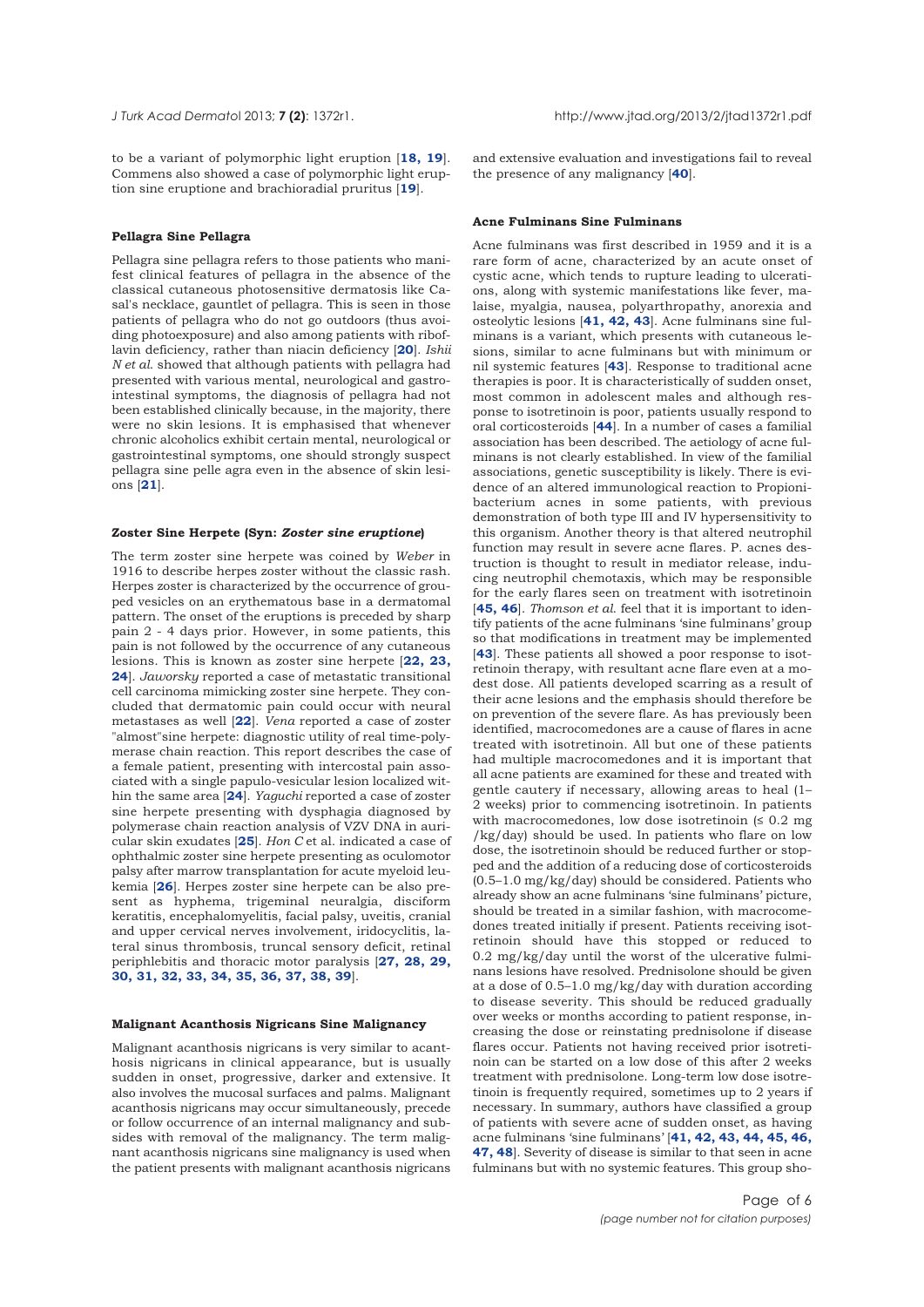uld be identified, as modification of acne therapy is required.

#### **Eruptive Seborrheic Keratosis Sine Malignancy**

The sudden eruptive onset or sudden increase in the size of existing seborrheic keratosis, often referred to as the *Leser-Trelat* sign, is associated with malignancy, especially adenocarcinomas of the gastro-intestinal system. Eruptive seborrheic keratosis sine malignancy or the false *Leser-Trelat* refers to the condition of eruptive seborrheic keratosis where extensive investigations fail to reveal the presence of any malignancy. *Rampen et al*. think that the sign of *Leser-Trélat* is usually regarded as a reliable cutaneous marker of internal malignancy. They have reviewed the literature and conclude that the evidence for a causal relation between eruptive seborrheic keratoses and cancer is meager [**49**]. Eruptive seborrheic keratosis could be also presented with neurofibromatosis, erythrodermic pityriasis rubra pilaris, eczema, human immunodeficiency virus infection, pemphigus foliaceus and erythrodermic psoriasis [**50, 51, 52, 53, 54, 55**].

## **Pruritus Sine Materia**

The terminology pruritus sine materia is used to describe those conditions of pruritus, which occur on non-inflamed, non-diseased skin and includes pruritus secondary to systemic, neurological, psychosomatic or psychiatric origin and even pruritus that occurs in elderly people. Pruritus can be divided into several categories: pruritoceptive, neurogenic, neuropathic, and psychogenic. Neuropathic itch is caused by lesions of afferent neural pathways. Psychogenic itch is secondary to primary psychiatric disorders. Both of these types of pruritus present with no evidence of primary cutaneous lesions. The presentation of both conditions can be confusing and patients with no primary cutaneous lesions can be prematurely diagnosed as having a psychiatric disorder. Treatment of neuropathic and psychogenic pruritus can be divided into pharmacologic and nonpharmacologic therapies. Medications used include topical capsaicin and anesthetic agents, antiepileptic agents, tricyclic antidepressants, selective serotonin reuptake inhibitors, and atypical antipsychotic agents. Nonpharmacologic therapies such as psychotherapy and hypnosis have been beneficial [**56, 57**].

*Afifi et al* described the nature and the frequency of systemic diseases responsible for the pruritus sine materia. Value of this sign as a marker of malignancy. Prospective study undertaken over five years and 95 patients included. In 38 cases (40%), a systemic cause was found. The main conditions were: toxocariasis (8 cases), hematologic diseases (7 cases), chronic renal failure (6 cases), hypothyroidism (5 cases) and iron deficiency (5 cases). A neoplasm was found in eight cases (8,42%): seven hematologic malignancy (3 myeloma, 2 Hodgkin's diseases, 2 myeloproliferative syndromes) and one solid cancer (pulmonary adenocarcinoma). They concluded a systemic aetiology was observed in 38 cases (40%). The toxocariasis an underestimated disease comes at the first place. The pruritus sine materia can hide an hematologic malignancy [**57**]. *Darsow et al*. reported a case of pruritus circumscriptus sine materia: a sequel of postzosteric neuralgia [**58**].

#### **Lupus Sine Lupo**

The cutaneous lesions of lupus erythematosus are categorized into specific and non-specific on the basis of the *Gilliam* classification. The term lupus sine lupo is used when the patient fails to have any specific lesions of lupus erythematosus [**59, 60**].

## **Eccrine Hidradenitis Sine Neutrophils**

Neutrophilic eccrine hidradenitis presents as tender erythematous papules and plaques and is often associated with chemotherapy for acute myeloid leukemia. Eccrine hidradenitis, often referred to as neutrophilic eccrine hidradenitis, is a condition, characterized histopathologically with eccrine degeneration and surrounding neutrophilic infiltrate often described post chemotherapy or associated with infectious agents. In eccrine hidradenitis sine neutrophils, the surrounding neutrophil infiltrate is deficient. Yeh et al presented a case of hidradenitis occurring in a patient after chemotherapy for acute myeloid leukemia in the setting of profound neutropenia. Neutrophilic eccrine hidradenitis is postulated to be due to toxic injury to the sweat glands followed by neutrophilic inflammation. Alternatively, some hypothesize that neutrophilic eccrine hidradenitis represents a primary neprocess. Neutrophil-poor variants of hidradenitis, both infectious and due to drug toxicity, should be considered diagnostically in neutropenic patients [**61**].

#### **Necrobiosis Lipoidica Sine Diabetes**

Necrobiosis lipoidica is closely associated with diabetes with nearly 70% of the patients exhibiting diabetes. The term necrobiosis lipoidica sine diabetes is used to describe those patients of necrobiosis lipoidica who do not have diabetes. However, necrobiosis lipoidica can precede the onset of diabetes in nearly 15% of the patients [**62**].

# **Keratosis Follicularis Sine Dyskeratosisa**

*Diasio* reported a patients was seen in consultation in the clinic with an eruption that appeared to fulfill clinically all the diagnostic criteria of keratosis follicularis (Darier disease). However, further study of the case, including microscopic examination of a biopsy specimen, proved his tentative diagnosis to be incorrect. Since he has not been able to find a description of a similar case in the literature and since this hitherto unknown dermatosis mimics not only Darier's disease but also other follicular disorders, he was tempted to report his case [**63**].

## **References**

- 1. http://en.wikipedia.org/wiki/List\_of\_Latin\_phrases :  $\mathbf{S}$
- 2. Denton CP, Black CM. Scleroderma (Systemic Sclerosis). In: Fitzpatrick's Dermatology In General Medicine. Wolff K, Goldsmith LA, Katz SI, Gicherst BA, Paller AS, Leffell DJ, eds. 7th ed. New York: Mc Graw Hill; 2008, 1553-1562.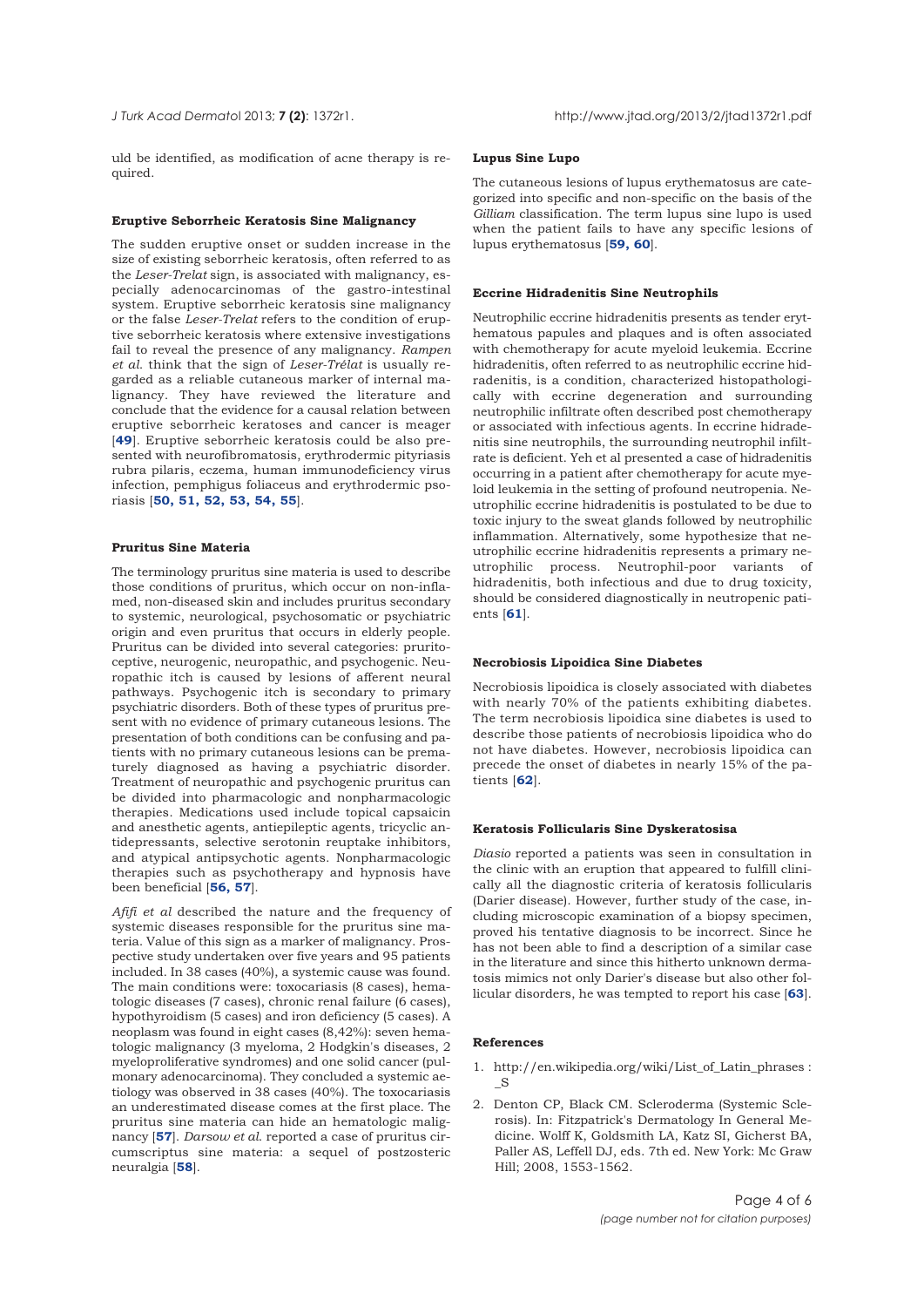- 3. Nayak SU, Shenoi SD. "Sines" of dermatology. Indian J Dermatol Venereol Leprol 2012; 78: 490-491. PMID: 22772623
- 4. Sontheimer RD. Would a new name hasten the acceptance of amyopathic dermatomyositis (dermatomyositis siné myositis) as a distinctive subset within the idiopathic inflammatory dermatomyopathies spectrum of clinical illness? J Am Acad Dermatol 2002; 46: 626-636. PMID: 11907524
- 5. Euwer RL, Sontheimer RD.Amyopathic dermatomyositis: a review. J Invest Dermatol 1993; 100: 124S-127S.
- 6. Sun Y, Liu Y, Yan B, Shi G. Interstitial lung disease in clinically amyopathic dermatomyositis (CADM) patients: a retrospective study of 41 Chinese Han patients. Rheumatol Int 2012 Nov 10. PMID: 23143553
- 7. Bohan A, Peter JB. Polymyositis and dermatomyositis. N Engl J Med 1975; 292: 344-347. PMID: 109083.
- 8. Euwer RL, Sontheimer RD. Amyopathic dermatomyositis (dermatomyositis siné myositis). J Am Acad Dermatol 1991; 24: 959-966. PMID: 1869684
- 9. Poormoghim H, Lucas M, Fertig N, Medsger TA Jr. Systemic sclerosis sine scleroderma: demographic, clinical, and serologic features and survival in fortyeight patients. Arthritis Rheum 2000; 43: 444-451. PMID: 10693887
- 10. Pauling JD, Gunawardena H, Coghlan JG, Easaw J, Suntharalingam J, McHugh NJ. Pulmonary artery hypertension as the presenting feature of systemic sclerosis sine scleroderma. Rheumatology (Oxford) 2008; 47: 1431-1432. PMID: 18603658
- 11. Korzets Z, Schneider M, Savin H, Ben-Chetrit S, Bernheim J, Shitrit P, Bernheim J. Intriguing presentation of scleroderma renal crisis (scleroderma renal crisis sine scleroderma sine hypertension). Nephrol Dial Transplant 1998; 13: 2953-2956. PMID: 9829513
- 12. Fimiani M, Rubegni P, De Aloe G, Andreassi L. Linear melorheostotic scleroderma with hypertrichosis sine melorheostosis. Br J Dermatol 1999; 141: 771–772. PMID: 10583151
- 13. Nakajima I, Okuyama R, Tagami H, Aiba S, Kuramoto Y. Linear melorheostotic scleroderma without melorheostosis. Acta Derm Venereol 2006; 86: 163- 164. PMID: 16648925
- 14. Wagers LT, Young AW Jr, Ryan SF. Linear melorheostotic scleroderma. Br J Dermatol 1972; 86: 297– 301. PMID: 5018681
- 15. Miyachi Y, Horio T, Yamada A, Ueo T. Linear melorheostotic scleroderma with hypertrichosis. Arch Dermatol 1979; 115: 1233–1234. PMID: 507873
- 16. Scarpa R, Cosentini E, Manguso F, Oriente A, Peluso R, Atteno M, Ayala F, D'Arienzo A, Oriente P. Clinical and genetic aspects of psoriatic arthritis "sine psoriasis" J Rheumatol 2003; 30: 2638-2640. PMID: 14719207
- 17. Olivieri I, Padula A, D'Angelo S, Cutro MS. Psoriatic arthritis sine psoriasis. J Rheumatol Suppl 2009; 83: 28-29. PMID: 19661535
- 18. Dover JS, Hawk JL. Polymorphic light eruption sine eruption. Br J Dermatol 1988; 118: 73-76. PMID: 3342178
- 19. Commens C. Polymorphic light eruption sine eruptione and brachioradial pruritus. Br J Dermatol 1988; 119: 554. PMID: 3191025
- 20. Patnaik R, Chowdary TN, Sesikeran B, Satyanath RV, Kumar PU. Nutrition and the skin. In: IADVL Textbook of Dermatology. Valia RG, Valia AR, eds. 3rd ed. Mumbai: Bhalani Publishing House; 2008, 1273- 1277.
- 21. Ishii N, Nishihara Y. Pellagra among chronic alcoholics: clinical and pathological study of 20 necropsy cases. J Neurol Neurosurg Psychiatry 1981; 44: 209- 215. PMID: 7229643
- 22. Jaworsky C, Bergfeld WF Metastatic Transitional Cell Carcinoma Mimicking Zoster Sine Herpete. Arch Dermatol 1986; 122: 1357-1358. PMID: 3789766
- 23. Blumenthal DT, Shacham-Shmueli E, Bokstein F, Schmid DS, Cohrs RJ, Nagel MA, Mahalingam R, Gilden D.Zoster sine herpete: virologic verification by detection of anti-VZV IgG antibody in CSF. Neurology 2011; 76: 484-485. PMID: 21282595
- 24. Vena GA, Apruzzi D, Vestita M, Calvario A, Foti C, Cassano N. Zoster "almost" sine herpete: diagnostic utility of real time-polymerase chain reaction. New Microbiol 2010; 33: 409-410. PMID: 21213602
- 25. Yaguchi H, Hisatomi M, Sekine T, Matsui K, Nagatomo M, Inoue K. Case of zoster sine herpete presenting with dysphagia diagnosed by PCR analysis of VZV DNA in auricular skin exudates. Rinsho Shinkeigaku 2006; 46: 668-670. PMID: 17260814
- 26. Hon C, Au WY, Cheng VC. Ophthalmic zoster sine herpete presenting as oculomotor palsy after marrow transplantation for acute myeloid leukemia. Haematologica 2005; 90: EIM04. PMID: 16464763
- 27. Easton HG.Zoster sine herpete causing acute trigeminal neuralgia. Lancet 1970; 2: 1065-1066. PMID: 4098355
- 28. Silverstein BE, Chandler D, Neger R, Margolis TP. Disciform keratitis: a case of herpes zoster sine herpete. Am J Ophthalmol 1997; 123: 254-255. PMID: 9186133
- 29. Mancardi GL, Melioli G, Traverso F, Tabaton M, Farinelli M, Terragna A.Zoster sine herpete causing encephalomyelitis. Ital J Neurol Sci 1987; 8: 67-70. PMID: 3032844
- 30. Furuta Y, Ohtani F, Mesuda Y, Fukuda S, Inuyama Y.Early diagnosis of zoster sine herpete and antiviral therapy for the treatment of facial palsy. Neurology 2000; 55: 708-710. PMID: 10980741
- 31. Akpek EK, Gottsch JD. Herpes zoster sine herpete presenting with hyphema. Ocul Immunol Inflamm 2000; 8: 115-118. PMID: 10980684
- 32. Goon P, Wright M, Fink C. Ophthalmic zoster sine herpete. J R Soc Med 2000; 93: 191-192. PMID: 10844885
- 33. Kashiwase M, Sakai J, Usui M. Uveitis associated with zoster sine herpete. Diagnosis and clinical findings. Nihon Ganka Gakkai Zasshi 2000; 104: 97- 102. PMID: 10714158